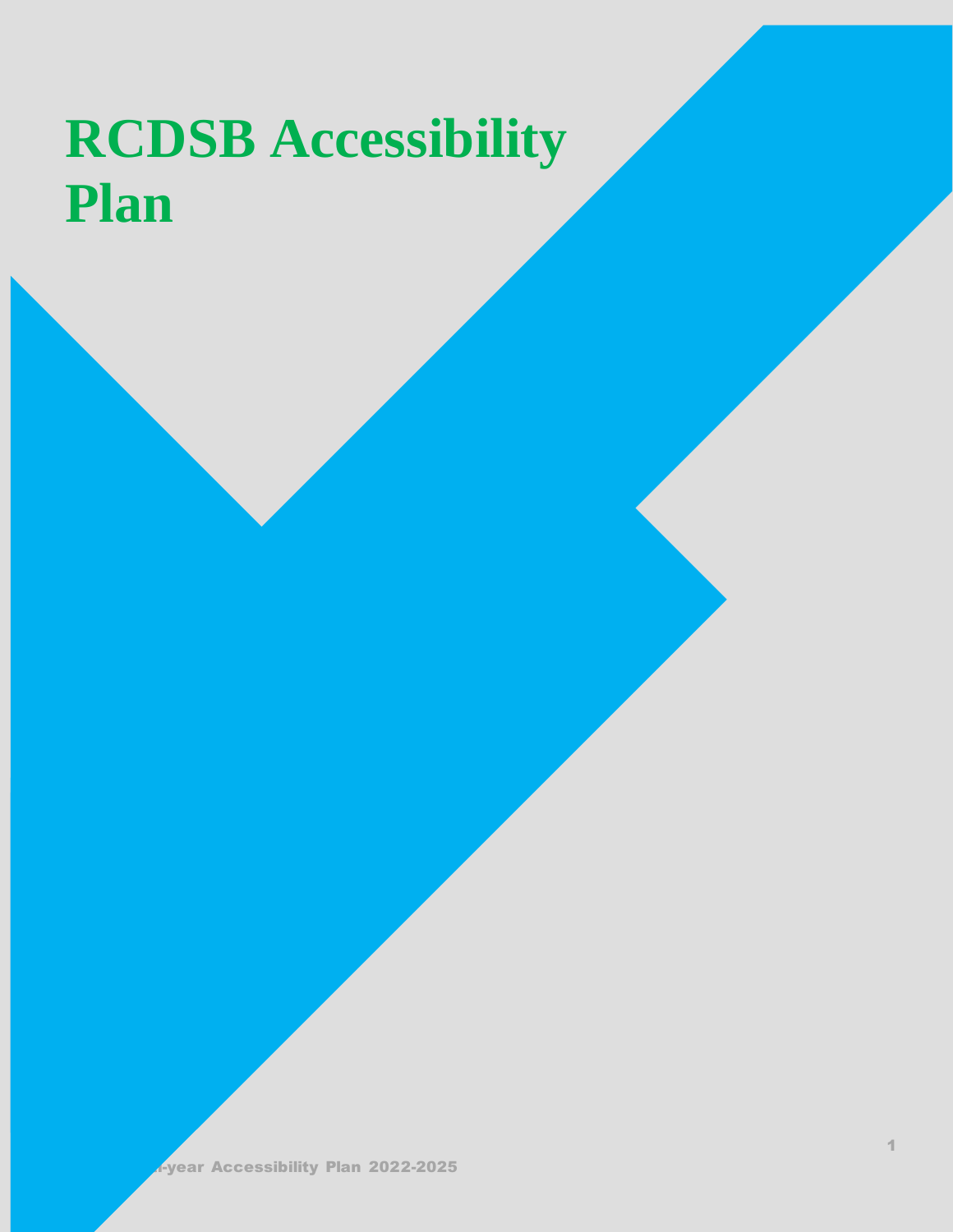

# Purpose

The Renfrew County District School Board is committed to ensuring an environment that supports independence, dignity and respect. To achieve this goal, the Renfrew County District School Board undertakes to continually improve accessibility in order to provide greater equity for all in accordance with the Accessibility for Ontarians with Disabilities Act (2005).

The Renfrew County District School Board is committed to the principles and practices of inclusion to foster full community participation and integration. When accommodation is required, it will involve a collaborative process. Not all requests will be met in the manner proposed but option(s) will be provided to meet accessibility needs.

### **PROFILE of the RENFREW COUNTY DISTRICT SCHOOL BOARD**

The Renfrew County District School Board is in the northeastern region of Ontario. Our catchment areas follows the Ottawa River on the east and borders Algonquin Park to the southwest. Our southernmost schools are in Arnprior and our northernmost school is in Deep River. We have seven secondary schools and 21 elementary schools. In addition, we have adult high schools and Programs for Alternative Learning (PAL) in Arnprior, Renfrew, Pembroke and Barry's Bay.

Informed by staff, partners, and students, our Strategic Priorities reflect our Board's vision of education in Renfrew County. We will work together to foster outstanding educational experiences.

Our staff is committed, passionate and focused on doing their part to create the conditions that will ensure our students are healthy, happy and successful in their personal and professional pursuits

### **Guiding Principles**

The RCDSB's three Guiding Principles are:

- 1. Inspire Community Engagement and Partnerships
- 2. Empower Equity and Well-being
- 3. Achieve Excellence in Teaching and Learning

The Renfrew County District School Board is committed to the principles and practices of inclusion to foster full community participation and integration.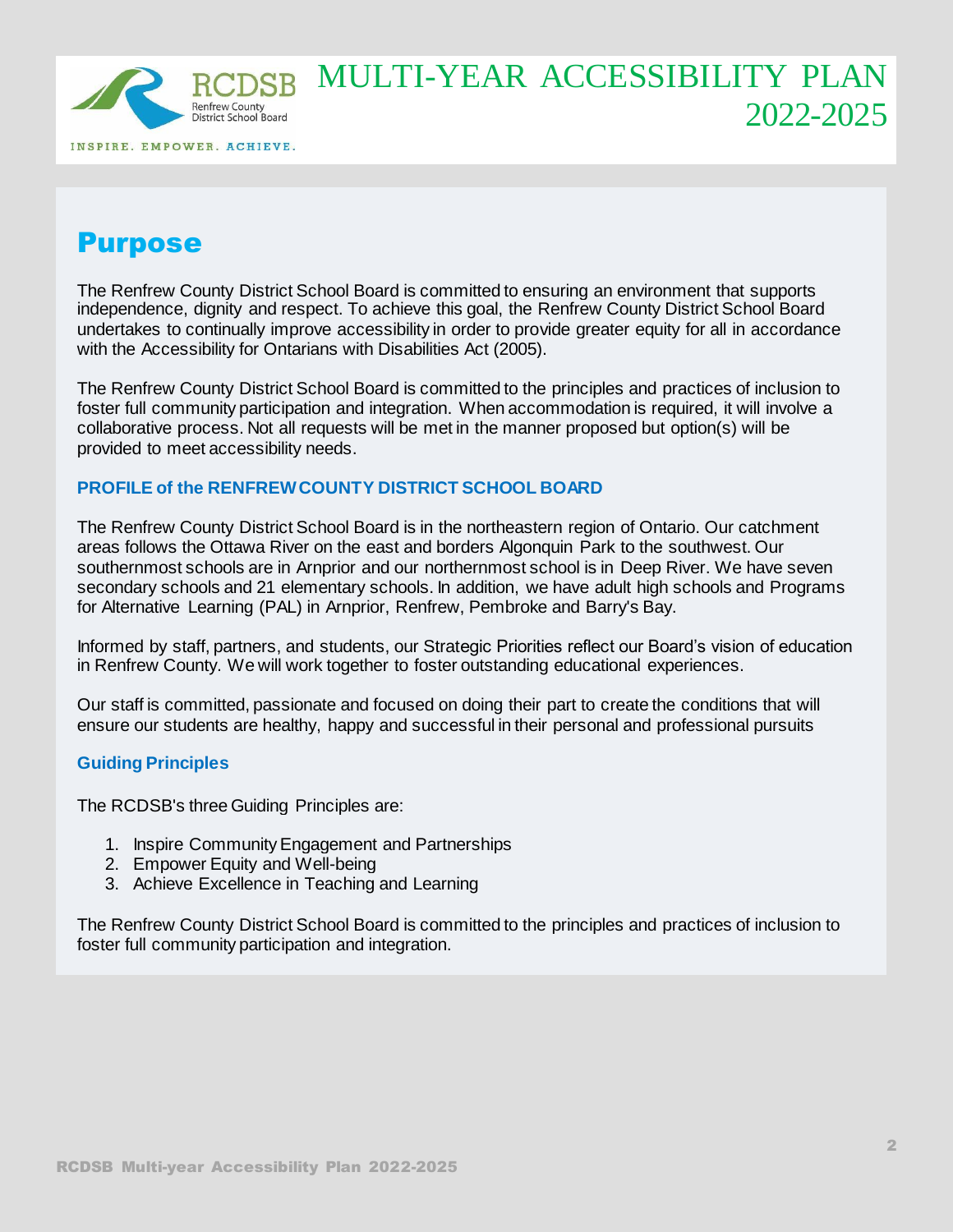#### **STATEMENT of COMMITMENT**

The Renfrew County District School Board ignites success by setting high expectations and providing support to ensure all students and staff reach their full potential. We value your achievement, how you feel, how you grow, who you are, your involvement and forward thinking. We support your well-being by creating safe, welcoming, inclusive learning spaces as well as promoting a sense of belonging increasing outcomes for all by identifying and addressing barriers to success and engagement.

The Renfrew County District School Board is committed to:

- 1. Maintaining an Accessibility Committee with representation from across the system.
- 2. Consulting with all stakeholder groups including people with disabilities (eg. Special Education Advisory Committee) to continuously improve policies, programs, practices and services for all students, staff, parents/guardians, volunteers and members of the community living with disabilities.
- *3.* Ensuring that District policies, procedures, and practices are consistent with the principles of accessibility and universal design.

#### **OBJECTIVES**

The Renfrew County District School Board (RCDSB) has developed the Multi-Year Accessibility Plan in accordance with the Integrated Accessibility Standard, Ontario Regulation 191/11 under the Accessibility for Ontarians with Disabilities Act, 2005 (AODA). The plan outlines the intentions of the Board to meet its obligations under the Ontarians with Disabilities Act, 2001 (ODA) www.aoda.ca as well as implement the recommendations from the Ontario Human Rights Commission Policy[: Accessible Education for](about:blank)  [student with disabilities](about:blank) (2018).

This plan describes the measures the RCDSB will take over the period 2021-2025 to identify, remove and prevent barriers to improve opportunities for people with disabilities.



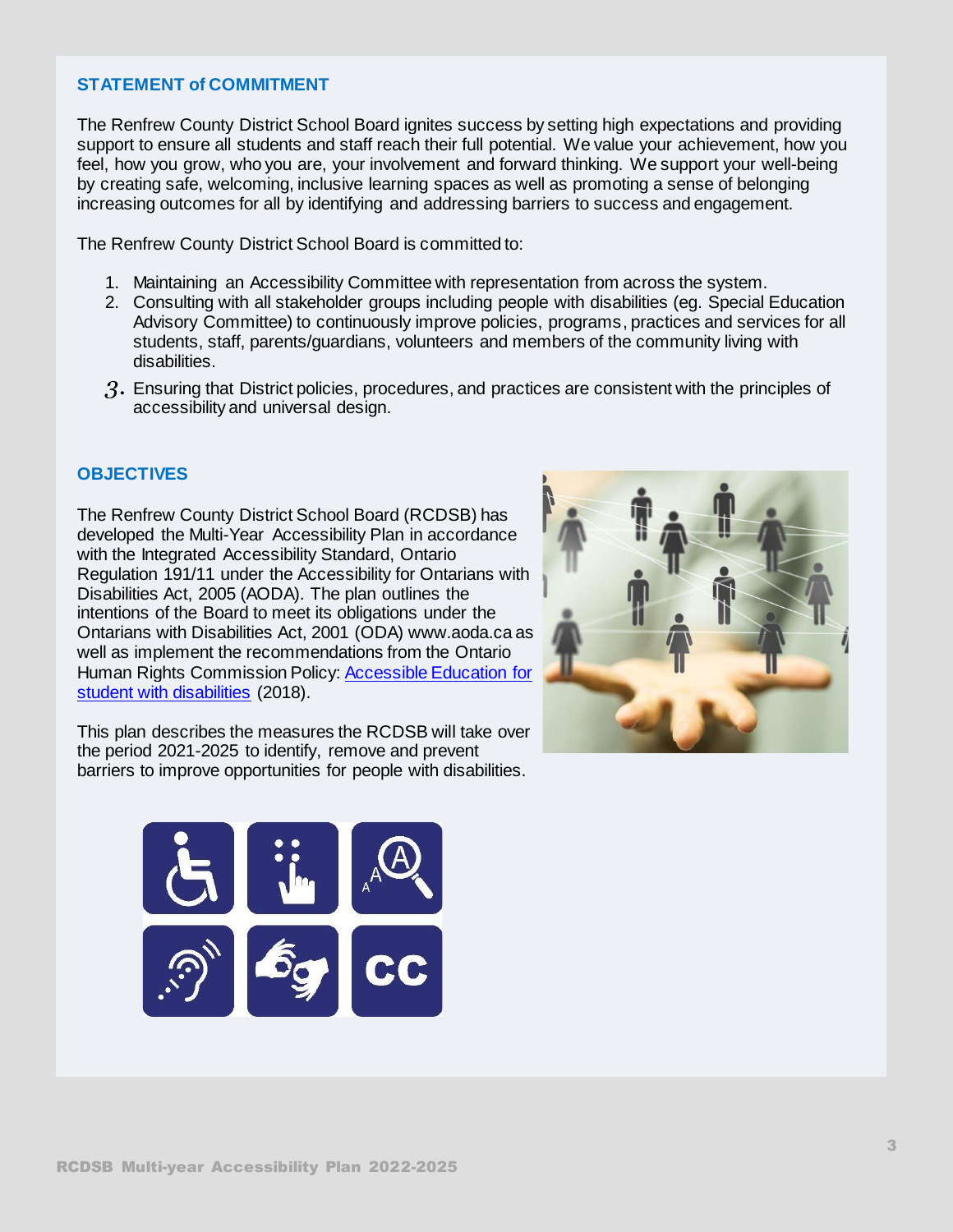# There are 2.6 million people in Ontario who have a disability.

# **REVIEW and MONITORING**

The Accessibility Committee will:

- 1. Post the Multi-year Accessibility Plan on the RCDSB website.
- 2. Provide the plan in an accessible manner upon request.
- 3. Prepare an annual status report on the implementation of the plan.
- 4. Review and update the plan in 2024.

# Most disabilities are invisible.

# CONTACT INFORMATION

To give feedback or request information about accessibility within the Renfrew County District School Board, please contact:

accessibility@rcdsb.on.ca

(613) 735-0151

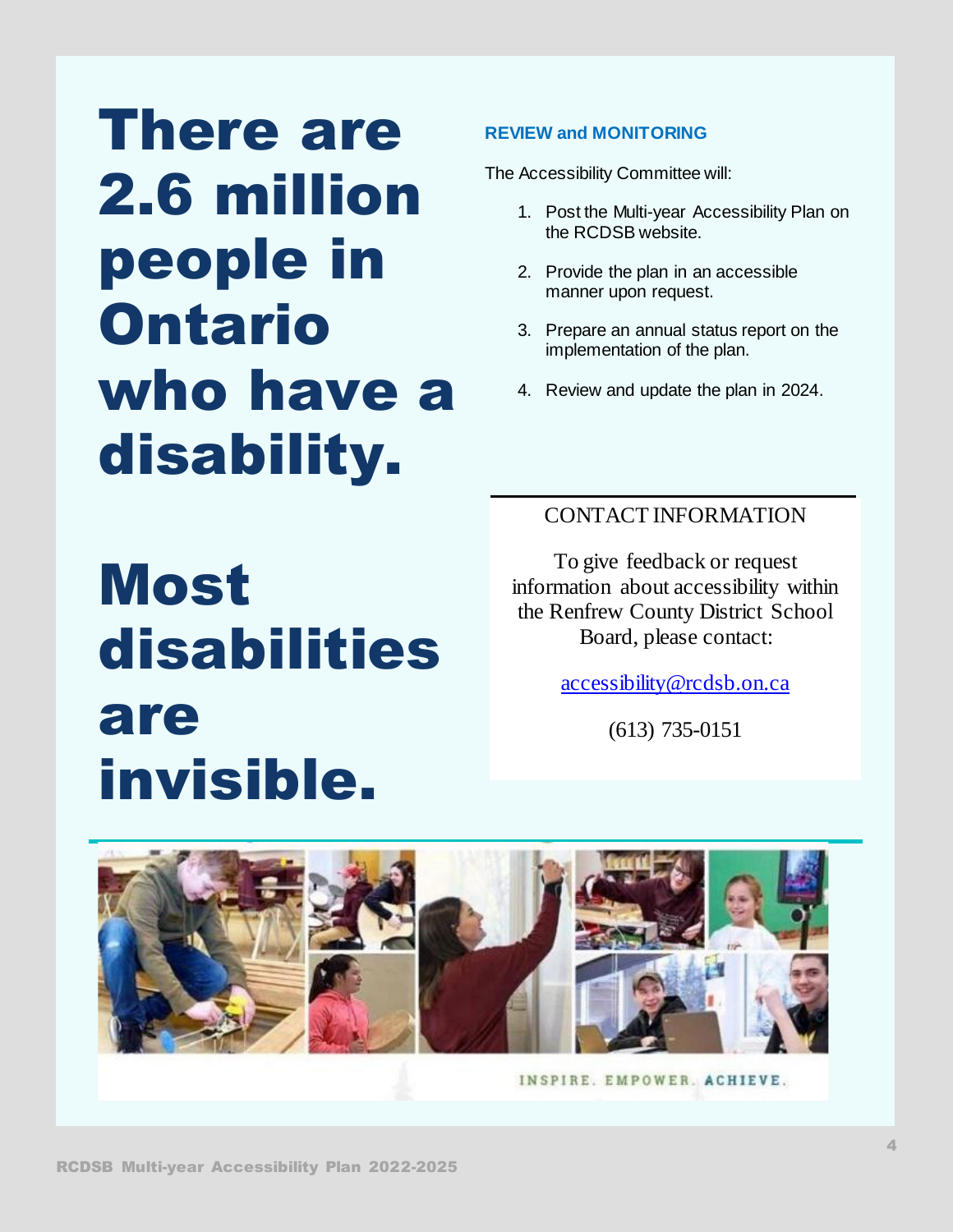## **ACCESSIBILITY TERMINOLOGY** IT IS IMPORTANT TO REMEMBER THAT EACH WORD IN TODAY'S TERMINOLOGY HAS A PRECISE MEANING. THE LANGUAGE AND IMAGES USED TO PROTRAY PEOPLE WITHDISABILITIES ARE VITALLY IMPORTANT IUN CHANGING PERCEPTIONS. THE ONTARIO DEFINITION OF A DISABILITY FROM BOTH THE ONTARIANS WITHDISABILITIES ACT (2005) AND THE ONTARIO HUMAN RIGHTS CODE (1990) INCLUSIVE OF VISIBLE AND NON-VISIBILE DISABILITIES.

### **DISABILITY**

The Ontarians with Disabilities Act adopts the broad definition for disability that is set out in the Ontario Human Rights Code.

Disability is defined as:

- a. any degree of physical disability, infirmity, malformation or disfigurement that is caused by bodily injury, birth defect or illness and, without limiting the generality of the foregoing, includes diabetes, mellitus, epilepsy, a brain injury, any degree of paralysis, amputation, lack of physical coordination, blindness or visual impediment, deafness or hearing impairment, muteness, or speech impediment, or reliance on a guide dog or other animal or on a wheelchair or other medical appliance or device.
- b. a condition of mental impairment or a developmental disability;
- c. a learning disability, or dysfunction in one or more of the processes involved in understanding or using symbols or spoken language;
- d. a mental disorder;
- e. an injury or disability for which benefits were claimed or received under the insurance plan established under the Workplace Safety and Insurance Act, 1997.

### **BARRIER**

A "barrier" is anything that prevents a person with a disability from fully participating in all aspects of society because of their disability, including physical, architectural, informational, communication, attitudinal, technological and environmental. Policies can also act as barriers.

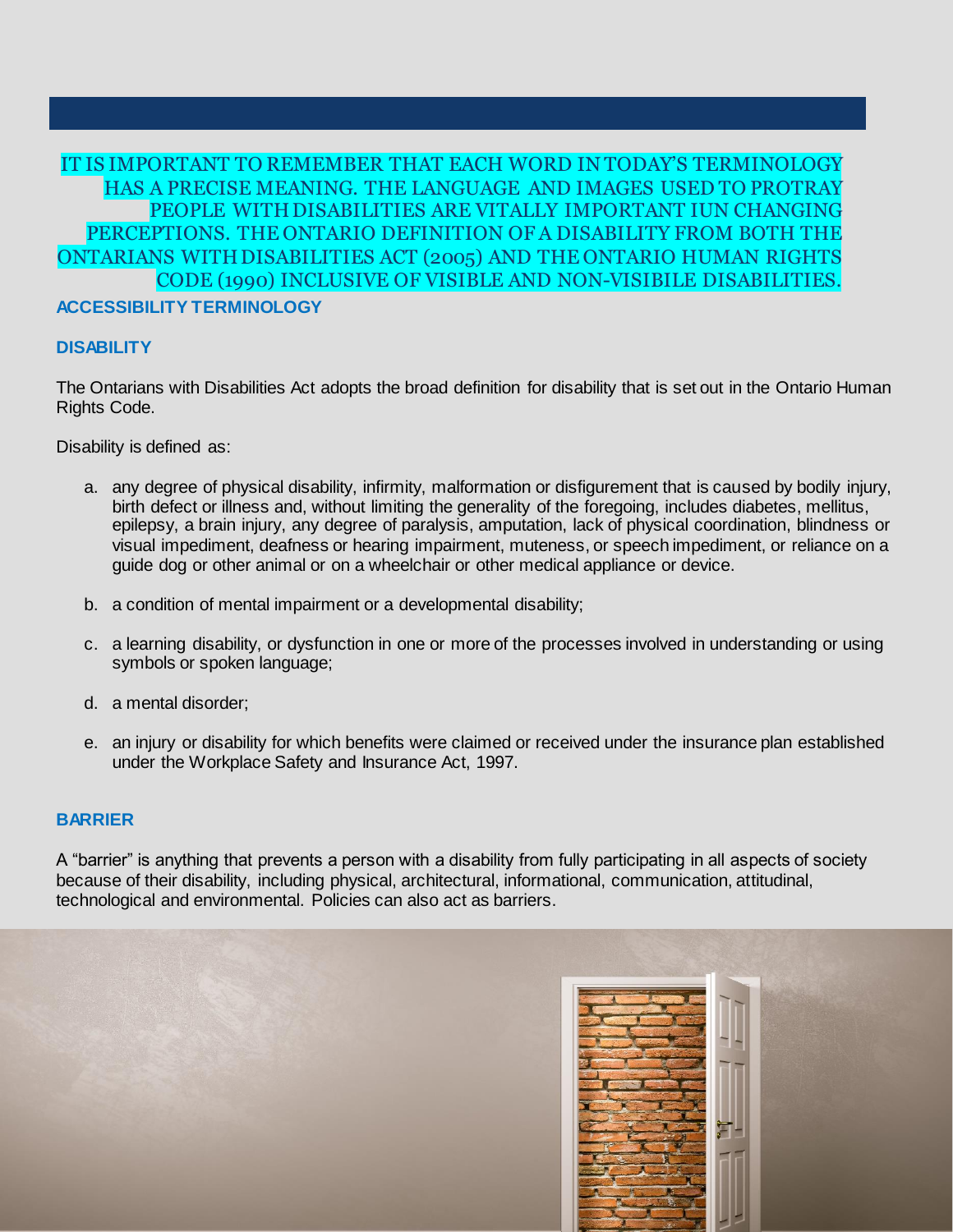# **OUR PATH FORWARD**

The Renfrew County District School Board is committed to ensuring an environment that supports independence, dignity and respect.

The following table identifies accessibility outcomes that the District has or will put in place.

| <b>INSPIRE COMMUNITY ENGAGEMENT AND PARTNERSHIPS</b> |                                                                                                                                                                                                                                                                                                                                                                                                                                                                                                                                                                     |                             |
|------------------------------------------------------|---------------------------------------------------------------------------------------------------------------------------------------------------------------------------------------------------------------------------------------------------------------------------------------------------------------------------------------------------------------------------------------------------------------------------------------------------------------------------------------------------------------------------------------------------------------------|-----------------------------|
| <b>LEAD Department</b>                               | <b>Outcomes</b>                                                                                                                                                                                                                                                                                                                                                                                                                                                                                                                                                     | <b>Timeframe</b>            |
| <b>COMMUNICATIONS</b>                                | The RCDSB will continue to make<br>progress and improvements in the ways in<br>which we communicate with our staff,<br>students and school communities.<br>We pledge to remain focused on ensuring<br>that our information and communications<br>are available and accessible to everyone.<br>We have redeveloped the corporate<br>website in order to achieve compliance<br>with the Web Content Accessibility<br>Guidelines (WCAG) 2.0. Compliance with<br>these guidelines will provide greater<br>opportunities for all stakeholders to<br>engage with content. |                             |
| <b>Websites</b>                                      | We will:<br>Continue with Phase II of this<br>project and focus on school<br>websites. This will include<br>implementing accessibility<br>monitoring tools to provide ongoing<br>data regarding web content<br>accessibility compliance and can<br>be used to help flag areas where<br>improvement is needed.                                                                                                                                                                                                                                                       | <b>Completion Fall 2022</b> |
| <b>Staff training</b>                                | Provide training opportunities to<br>those creating content for posting<br>with direction on how to prioritize<br>accessible content design.                                                                                                                                                                                                                                                                                                                                                                                                                        | 2022                        |
| <b>Input collection</b>                              | Welcome user and community<br>feedback regarding accessibility<br>concerns via website feedback and<br>accessibility feedback email.                                                                                                                                                                                                                                                                                                                                                                                                                                | 2022-2025                   |
|                                                      |                                                                                                                                                                                                                                                                                                                                                                                                                                                                                                                                                                     |                             |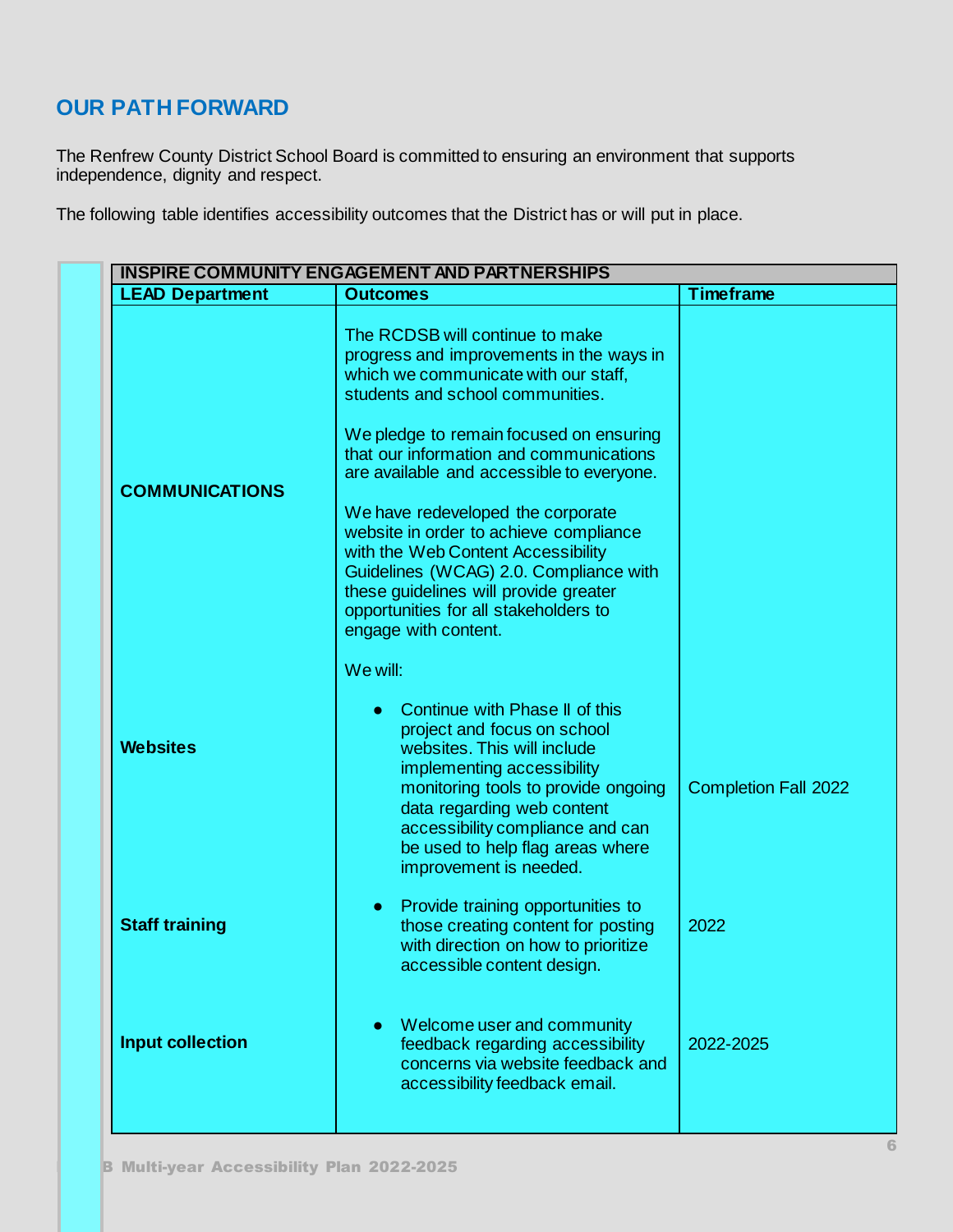| <b>Administrative</b><br><b>Procedure Review</b><br><b>Committee and Policy</b><br><b>Review Committee</b> | Formalize the process of reviewing<br>$\bullet$<br>policies, procedures, guidelines,<br>and protocols with a focus<br>on the AODA and Code<br>requirements                                                                                                                                                    | Spring 2022 |
|------------------------------------------------------------------------------------------------------------|---------------------------------------------------------------------------------------------------------------------------------------------------------------------------------------------------------------------------------------------------------------------------------------------------------------|-------------|
| <b>Communication</b><br>(engagement and<br>promotion)                                                      | Improve transparency of<br>$\bullet$<br>accessibility related upgrades to<br>schools sites through more<br>effective communication.                                                                                                                                                                           | Spring 2022 |
|                                                                                                            | Collaborate with IT to implement an<br>$\bullet$<br>electronic portal for<br>parents/guardians in order to<br>augment two-way communications<br>with staff and provide ease of<br>access to the teaching and learning<br>environments of their children,<br>whether in-person at school or<br>online at home. | 2022-2023   |
|                                                                                                            | Implement regular opportunities for<br>$\bullet$<br>all staff, as well as federation/union<br>partners, to be able to provide input<br>on accessibility needs so that we<br>can serve the diverse needs of all<br>and deliver effective and efficient<br>operations.                                          | 2022-2023   |
|                                                                                                            | <b>Encourage the Student Senate to</b><br>$\bullet$<br>continue to seek a diversity of<br>student voices - of all<br>backgrounds and interests - so<br>that students' perspectives are<br>reflected in activities and initiatives,<br>system-wide.                                                            | 2022-2023   |

| <b>EMPOWER EQUITY AND WELL-BEING</b> |                                                                                                                                                                                                                                                                                                                                                                                                                              |                  |
|--------------------------------------|------------------------------------------------------------------------------------------------------------------------------------------------------------------------------------------------------------------------------------------------------------------------------------------------------------------------------------------------------------------------------------------------------------------------------|------------------|
| <b>LEAD Department</b>               | <b>Outcomes</b>                                                                                                                                                                                                                                                                                                                                                                                                              | <b>Timeframe</b> |
| <b>HUMAN RESOURCES</b>               | In RCDSB's commitment to ensuring that our internal<br>and external recruitment and assessment processes<br>are fair and accessible, all supervisors and other<br>employees involved in staffing will be required to<br>complete the Accessibility Standards online course<br>(AccessForward) that includes the Employment<br>Standard module (Employment Standard Module).<br>RCDSB will take the following steps to ensure |                  |
|                                      | compliance with this standard:                                                                                                                                                                                                                                                                                                                                                                                               |                  |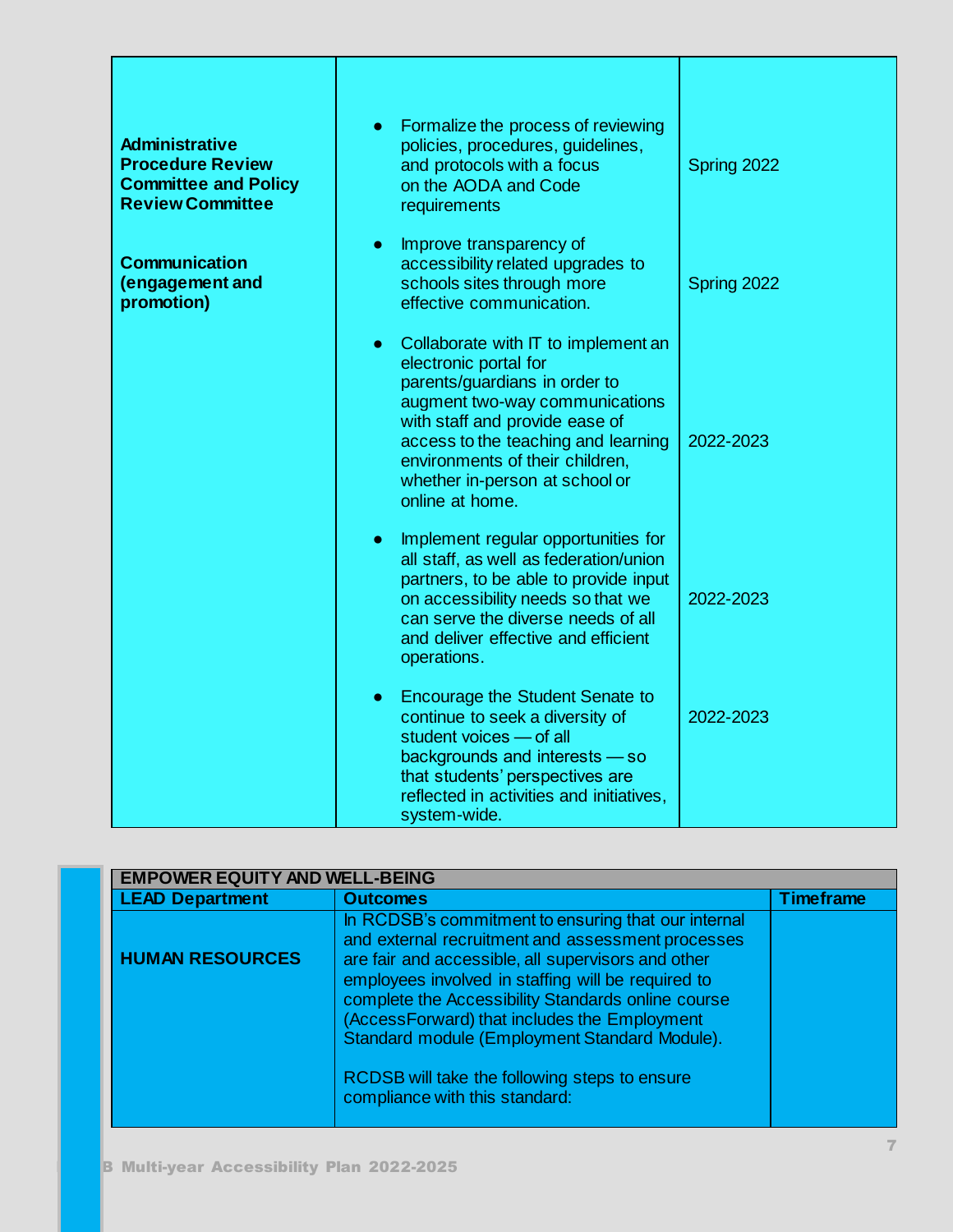|                                                           | Ensuring the RCDSB career page is in an<br>$\bullet$<br>accessible format (i.e screen reader)                                                                            |           |
|-----------------------------------------------------------|--------------------------------------------------------------------------------------------------------------------------------------------------------------------------|-----------|
| <b>Recruitment</b>                                        | Specify that accommodation is available for<br>$\bullet$<br>applicants with disabilities in recruitment<br>material, and with regards to interviews and<br>assessments   |           |
|                                                           | When making offers of employment, notify<br>$\bullet$<br>successful applicant of policies for<br>accommodating employees with disabilities                               | 2022-2023 |
|                                                           | Inform employees of policies supporting<br>$\bullet$<br>employees with disabilities. Provide this<br>information to new employees as soon as<br>practicable after hiring |           |
|                                                           | Provide updated information on<br>$\bullet$<br>accommodations policies to employees when<br>changes occur.                                                               |           |
| <b>Individual</b><br><b>Accommodation</b><br><b>Plans</b> | Consult with employee to determine suitability<br>$\bullet$<br>of format or support.                                                                                     |           |
|                                                           | RCDSB is committed to creating documented<br>individual accommodation plans, when necessary, that<br>may include the following:                                          |           |
|                                                           | Participation of the employee requiring the<br>$\bullet$<br>individual accommodation plan and their union<br>representative.                                             | 2022-2023 |
|                                                           | Ability to request outside medical evaluation to<br>$\bullet$<br>determine necessary information in an effort to<br>accommodate an individual.                           |           |
|                                                           | Ability to request the support of a specialist in<br>$\bullet$<br>the area of disability to determine all possible<br>accommodation options.                             |           |
|                                                           | Modifications to the physical/cognitive work<br>$\bullet$<br>environment                                                                                                 |           |
|                                                           | Yearly review and updates.<br>$\bullet$                                                                                                                                  |           |
|                                                           | Providing plans in a format that takes into<br>$\bullet$<br>account the needs of the employee.                                                                           |           |
|                                                           | Workplace emergency response planning.<br>$\bullet$                                                                                                                      |           |
|                                                           | RCDSB is committed to developing individual<br>accommodation and/or return-to-work plans for                                                                             |           |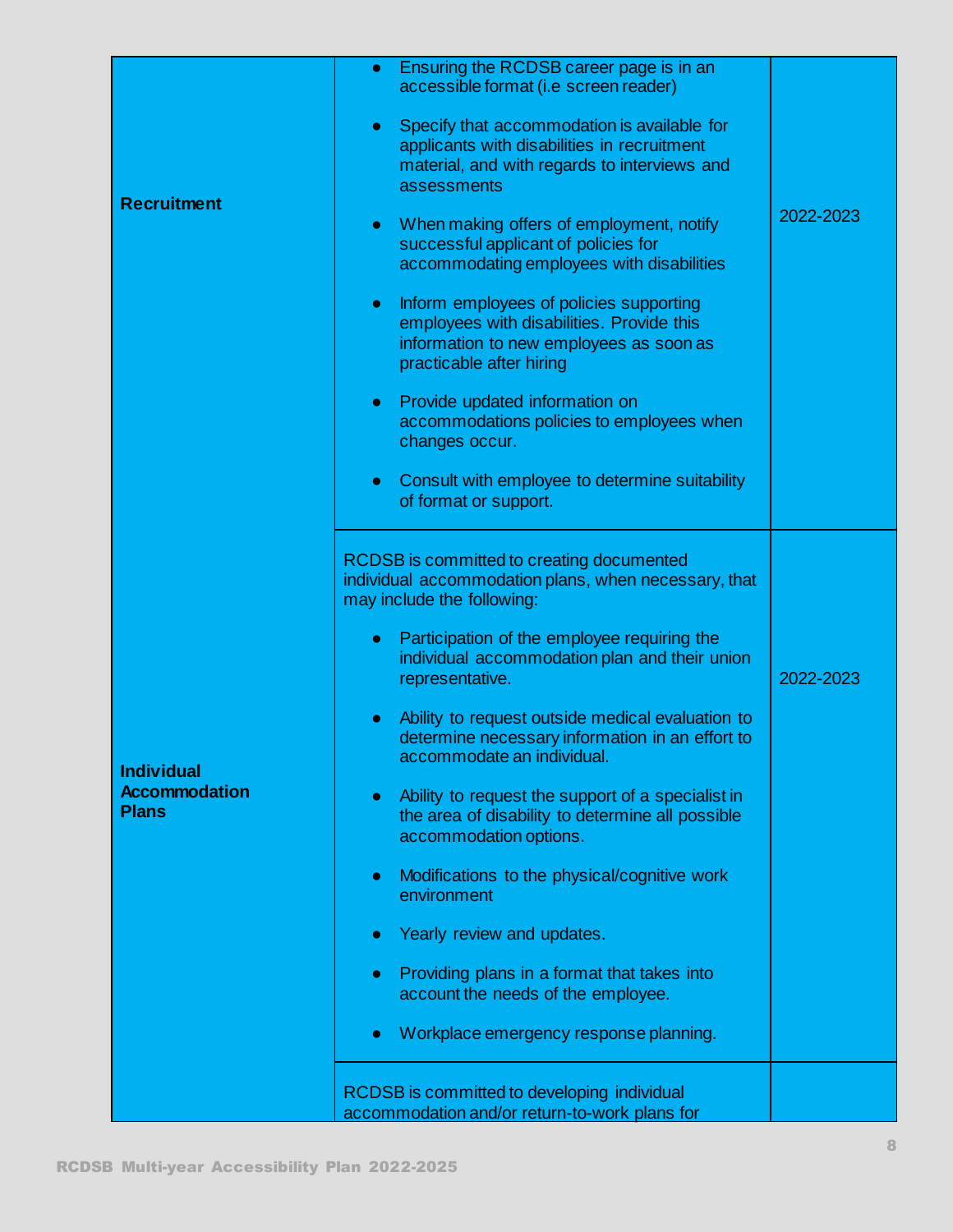| <b>Return to Work</b>                                                                              | employees that have been absent due to a disability,<br>when necessary.<br>RCDSB has developed and maintained a return to<br>work process for our employees who have been<br>absent from work due to a disability and require<br>disability related accommodations in order to return to<br>work. The process includes steps RCDSB takes to<br>facilitate the return to work process & uses the<br>documented individual accommodation plans.<br>For more information on RCDSB's Accommodation<br>and Return to Work practices see AP 485 - Disability<br><b>Management Program</b>                                                                                                                                            |           |
|----------------------------------------------------------------------------------------------------|--------------------------------------------------------------------------------------------------------------------------------------------------------------------------------------------------------------------------------------------------------------------------------------------------------------------------------------------------------------------------------------------------------------------------------------------------------------------------------------------------------------------------------------------------------------------------------------------------------------------------------------------------------------------------------------------------------------------------------|-----------|
| <b>Performance</b><br><b>Management, Career</b><br><b>Development &amp;</b><br><b>Redeployment</b> | RCDSB is committed to ensuring the accessibility<br>needs of employees with disability needs are taken into<br>account concerning performance management and<br>career development.<br><b>RCDSB will review and update any Human Resources</b><br>policies and procedures to include the following<br>elements:<br>Accessibility needs of employees with<br>$\bullet$<br>disabilities, as well as individual<br>accommodation plans are taken into account<br>when using performance management<br>processes<br>Accessibility needs of employees with<br>$\bullet$<br>disabilities, as well as individual<br>accommodation plans are taken into account<br>when providing career development and<br>advancement opportunities. | 2022      |
| <b>Policies and Procedures</b>                                                                     | RCDSB is committed to training all employees on the<br><b>AODA Standard (AccessForward). Further RCDSB is</b><br>committed to determining which positions require<br>training within the specific context of AODA in:<br><b>Customer Service Standard</b><br>$\bullet$<br>Information and Communication Standard<br>$\bullet$<br><b>Employment Standard</b><br>$\bullet$<br><b>Design of Public Spaces Standard</b><br>$\bullet$<br><b>Transportation Standard</b><br>$\bullet$<br>RCDSB will endeavour to educate its staff on equity,<br>specifically as it relates to disability, in an effort to<br>reduce attitudinal barriers within the school board.                                                                   | 2022-2025 |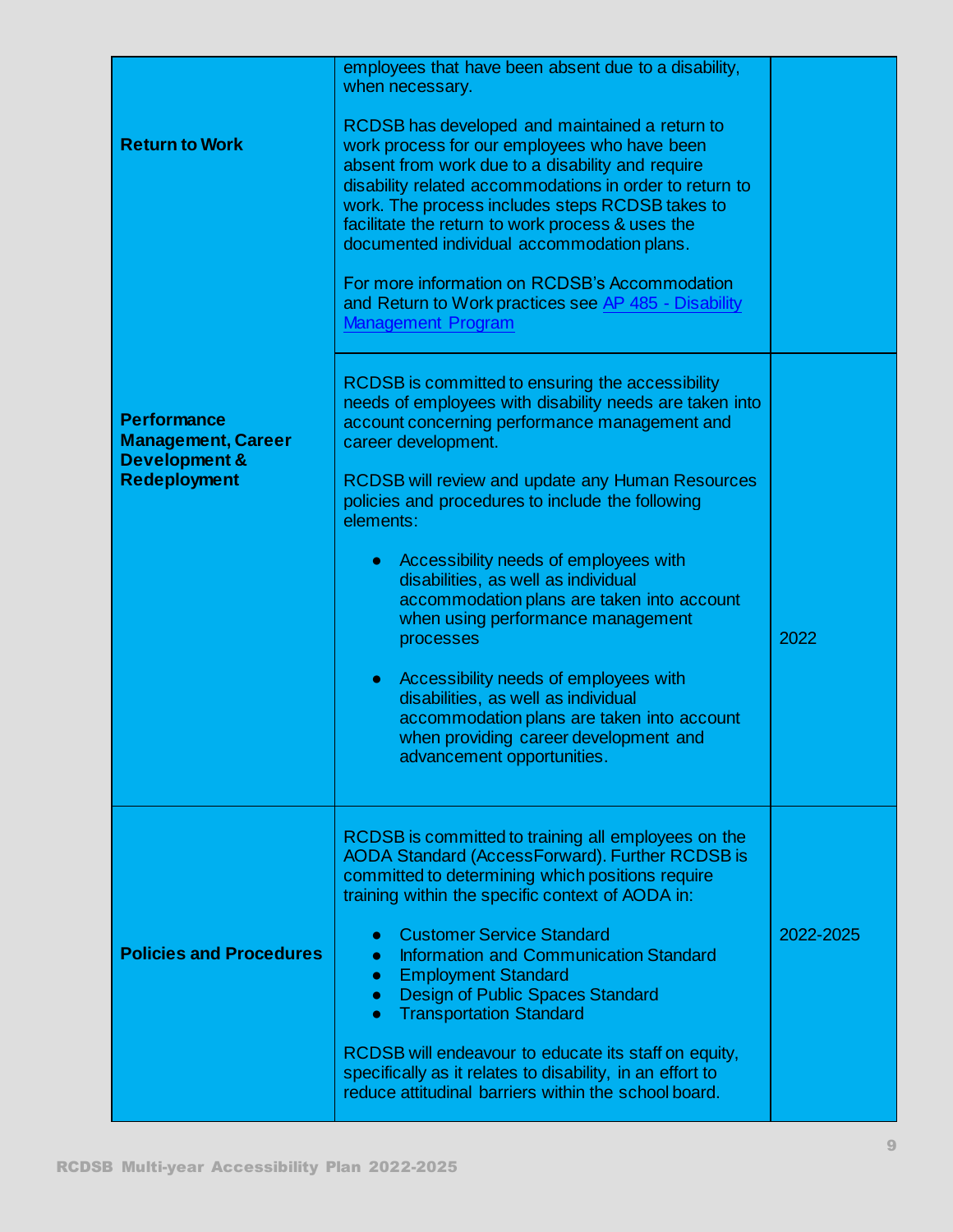| <b>ACHIEVE EXCELLENCE IN TEACHING AND LEARNING</b> |                                                                                                                                                                                                                                                                                                                                  |                  |
|----------------------------------------------------|----------------------------------------------------------------------------------------------------------------------------------------------------------------------------------------------------------------------------------------------------------------------------------------------------------------------------------|------------------|
| <b>LEAD Department</b>                             | <b>Outcomes</b>                                                                                                                                                                                                                                                                                                                  | <b>Timeframe</b> |
| <b>INFORMATION</b><br><b>TECHNOLOGY</b>            | The RCDSB will continue to build<br>upon the progress realized<br>through its Information<br><b>Communication Technology</b><br>strategy.                                                                                                                                                                                        |                  |
| <b>Remote Access</b>                               | Continue to offer virtual meetings<br>as an option beyond the<br>pandemic. This allows attendees,<br>regardless of their personal<br>circumstances, to actively<br>participate virtually. This includes<br>ensuring that all secondary<br>schools have videoconferencing<br>ability to support system-wide<br>vLearning classes. | 2022-2023        |
| <b>Technological</b>                               | Ensure the District's technological<br>and digital devices are responsive<br>to the abilities of all users (staff<br>and students) and that we<br>continue to plan toward a 1:1 ratio<br>for devices to students.                                                                                                                | 2022-2023        |
| <b>Stakeholder Engagement</b>                      | IT will implement an electronic<br>portal for parents/guardians in<br>order to augment two-way<br>communications with staff and<br>provide ease of access to the<br>teaching and learning<br>environments of their children,<br>whether in-person at school or<br>online at home.                                                | 2023-2024        |